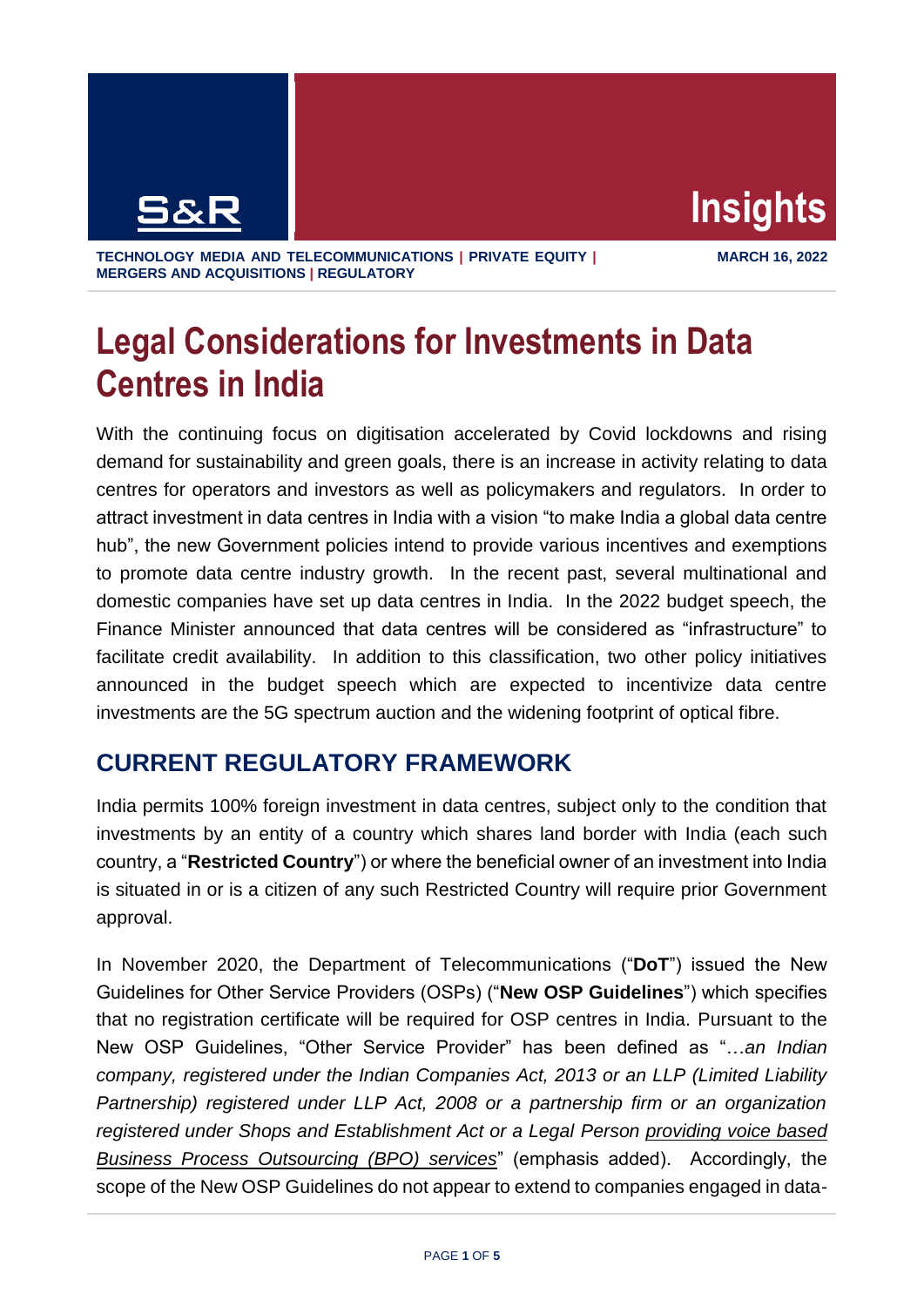related services. Prior to the issue of the New OSP Guidelines, companies providing data centre services obtained registration as an Other Service Provider from the Telecom Enforcement, Resource and Monitoring Cell of the DoT.

In November 2020, the Ministry of Electronics & Information Technology also issued a Draft Data Centre Policy 2020 applicable to data centre park developers, data centre operators as well as the allied ecosystem of the data centre sector and took feedback from all stakeholders. The detailed scheme specifying implementation guidelines and incentives (fiscal and non-fiscal) is yet to be published. The Draft Data Centre Policy proposes a policy framework for various structural and regulatory interventions, investment promotion in the sector, possible incentivization mechanisms along with an institutional governance mechanism, such as publishing a list of approvals required for operationalization of data centres along with defined timelines and granting a single window clearance in a time bound manner by State Governments and Union Territories for setting up data centres/data centre parks. The Draft Data Centre Policy also contemplates setting up of at least four Data Centre Economic Zones in India under a central scheme as well as demarcation of specific zones by the States for setting up data centre parks, which will provide *inter-alia* pre-provisioned land, power availability at low rates and pre-approved clearances. Further, the Draft Data Centre Policy provides that it seeks to encourage joint ventures between foreign investors and domestic companies in the development of data centres.

While certain states such as Karnataka are finalizing their state-specific data centre policy, other states such as Maharashtra, Telangana, Tamil Nadu and Uttar Pradesh have adopted their respective state data centre policies which seek to provide various concessions and incentives to operators, including real estate support and faster clearances. Maharashtra's policy 2016 provides certain fiscal incentives (such as stamp duty exemption, electricity duty exemption, VAT refund and property tax benefits) for data centres fulfilling certain eligibility criteria. Telangana's Data Centres Policy 2016 provides fiscal incentives (such as power incentives, building fee rebates and land at subsidized costs) as well as non-fiscal incentives (such as exemption from the purview of the Telangana Pollution Control Act (unless otherwise specified), exemption from statutory power cuts, exemption from inspection under specified labor legislations and permissions to file self-certificates). The Tamil Nadu Data Centre Policy 2021 offers a single window facilitation portal to ensure time-bound processing of applications and coordination with various agencies and departments to get clearances from them, provides incentives (such as electricity tax subsidies on power, concessional open access charges and cross subsidies, dual power and stamp duty concessions) and permits self-certificates in relation to compliance with maintenance of statutory registers and forms under applicable labor legislations. The Uttar Pradesh Data Centre Policy 2021 provides for various incentives to data centre park developers as well as data centre units, such as interest/capital subsidy,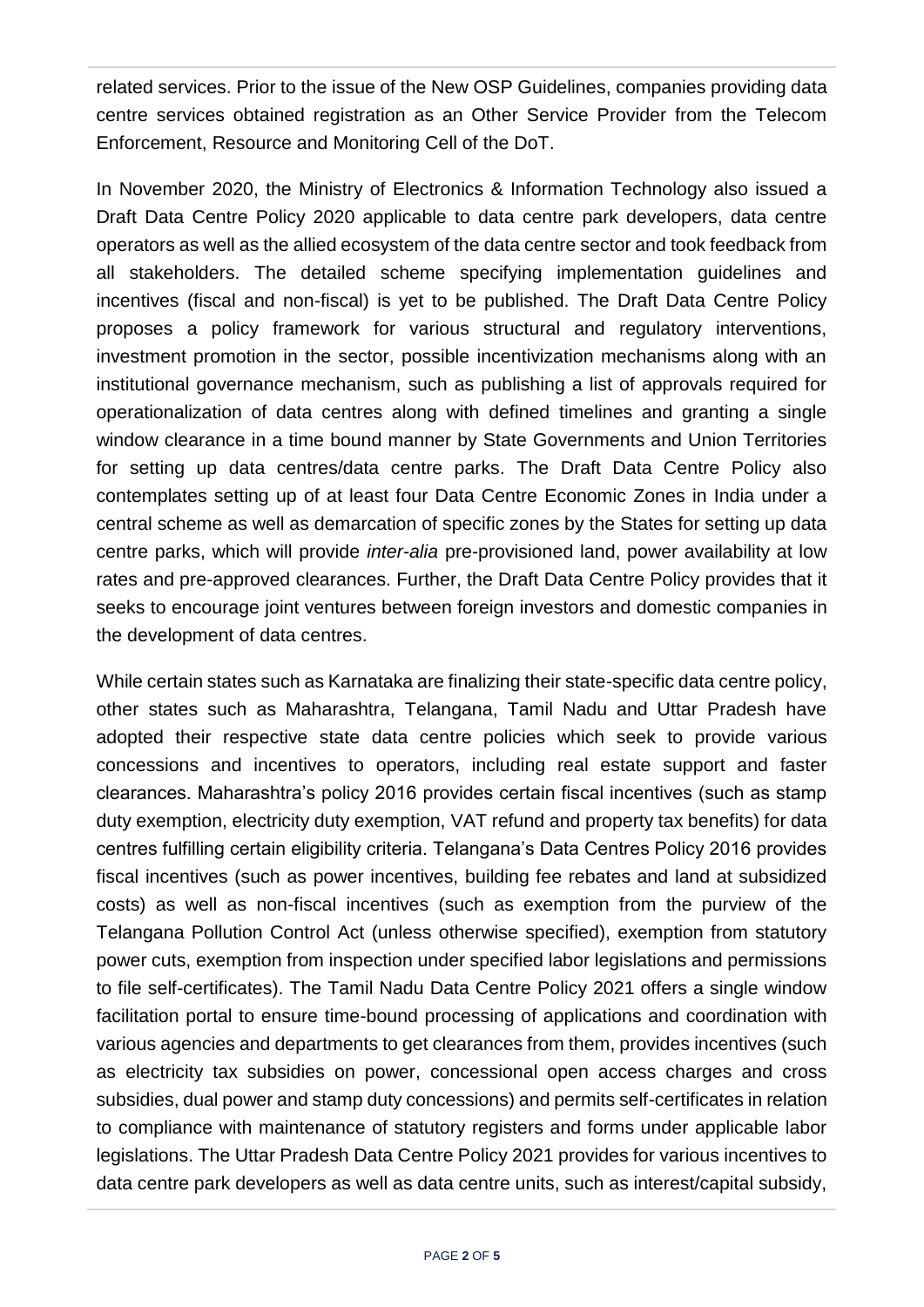land subsidy, stamp duty exemptions and dual power grid network, as well exemption from inspection under specified labor legislations and permissions to file self-certificates.

# **DUE DILIGENCE CONSIDERATIONS**

Set out below are certain relevant considerations in a legal due diligence exercise involving acquisitions of, or investments in, data centres:

### **Material Contracts**

In order to maintain the customer base, agreements with customers need to be reviewed to ascertain the remaining term of the agreement, consent requirements for the proposed transaction as well as termination rights of the customers and any associated termination charges. Where a significant number of the customer contracts are due to expire soon after the proposed transaction or the proposed transaction requires consent from a material customer, the acquirer/investor could consider including renewal of such material customer contracts and obtaining such third party consents as a condition to closing in the transaction documents. In addition, the extent of any financial liabilities of the data service provider under the customer contracts as well as the circumstances under which such liability may arise should be reviewed as a part of the legal due diligence exercise.

Similarly, contracts with the third party service providers (such as agreements with internet service providers, connectivity providers and security providers as well as management and maintenance agreements and power supply agreements which ensure continuous access to power) should be reviewed for their tenure, consent requirements, termination rights and liabilities of the parties to understand the potential risks involved in the business.

## **Real Estate**

The property agreements should be reviewed for the type of property, i.e., freehold versus leasehold. In case of freehold property, independent local counsel opinions should be considered for purposes of title verification. In case of leasehold property, the term of the agreement, renewal options, rent escalation and termination rights of the parties need special attention. Further, the agreements should be reviewed for any consent requirements in case of any change of control or management of the data centre provider.

## **Permits and Approvals**

Data centres in India require a number of permits and approvals from the central and state governments for its operationalization. Such permits and approvals should be reviewed for its validity and consent requirements. Further, as a part of the legal due diligence exercise, the data centre provider could be requested to confirm compliance with the terms of such permits and approvals.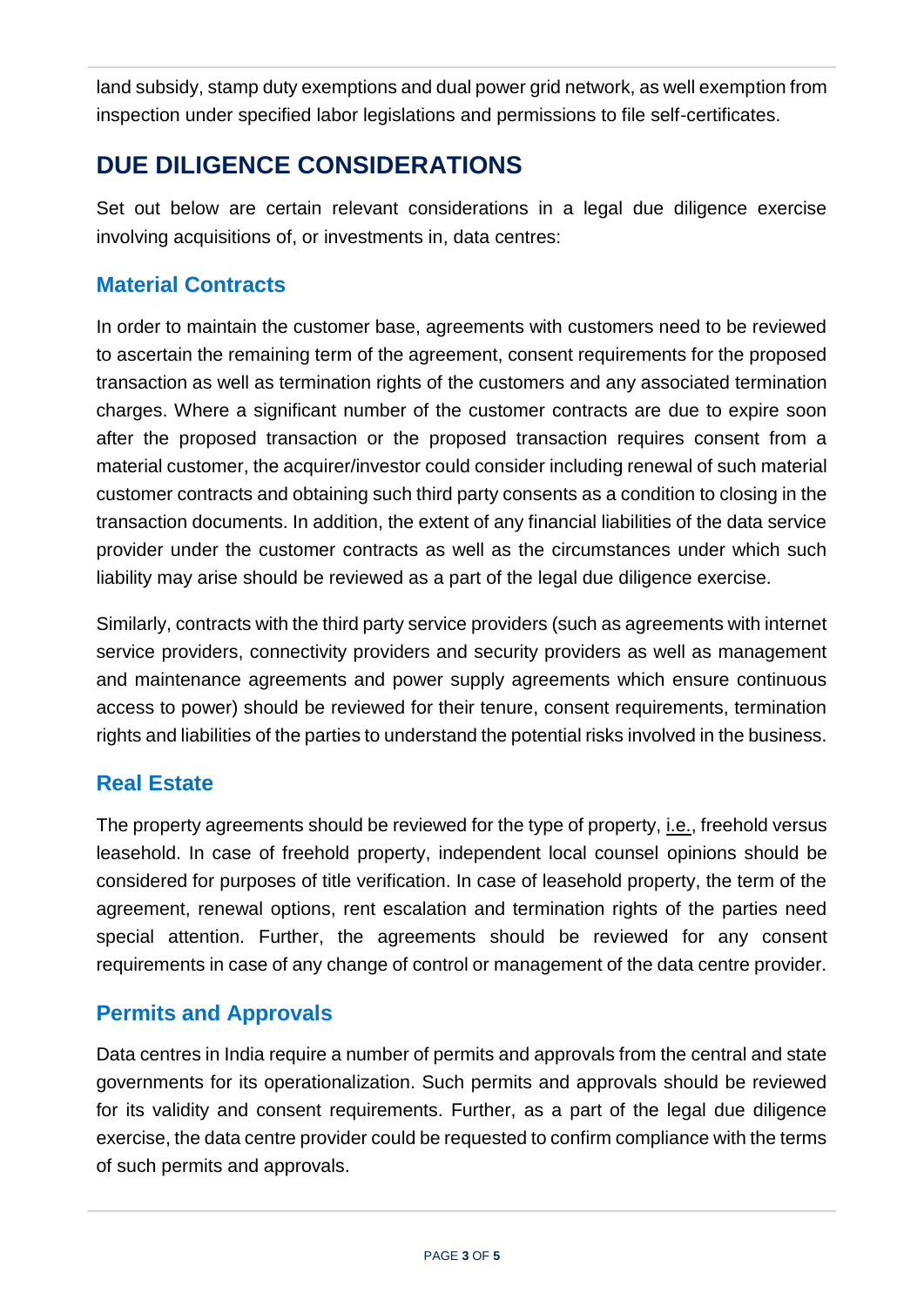### **Compliance with Applicable Data Protection Laws**

In India, under the [Indian] Information Technology Act, 2000 and the [Indian] Information Technology (Reasonable Security Practices and Procedures and Sensitive Personal Data or Information) Rules, 2011, each as amended, in the event that any body corporate possessing, dealing, or handling any sensitive personal data or information in a computer resource which it owns, controls or operates, is negligent in implementing and maintaining reasonable security practices and procedures and thereby causes wrongful loss or wrongful gain to any person, such person will be liable to pay compensation to the person so affected. A body corporate shall be considered to have complied with reasonable security practices and procedures if they have implemented such security practices and standards and have a comprehensive documented information security programme and information security policies that contain managerial, technical, operational and physical security control measures that are commensurate with the information assets being protected with the nature of business. In this regard, past breaches or any ongoing investigation or litigation involving non-compliance with applicable data protection laws should be reviewed to identify any associated risks. In addition, a separate technical due diligence may be useful to ascertain if the data service provider has adopted "reasonable security practices and procedures".

## **Environment, Health and Safety (EHS)**

While the validity of EHS permits and any past or ongoing investigations or litigations involving non-compliances in relation to environment, health and safety laws can be identified during legal due diligence, separate EHS audits by external agencies could be considered to identify potential operational risks and to recommend remedial measures.

#### **Employees and Employee Benefits**

Employment due diligence must involve a review of the employment contracts and employment policies of the data service provider to ascertain the annual cost to company, employer-employee obligations (including confidentiality obligations) and other terms of employment.

Additionally, any implications of the proposed transaction pursuant to applicable Indian labor legislations, including the [Indian] Industrial Disputes Act, 1947, as amended, should be considered. Further, companies in India are liable to pay social security contributions under the [Indian] Employees' Provident Funds and Miscellaneous Provisions Act, 1952 and the [Indian] Employees' State Insurance Act, 1948, each as amended. The data centre provider could be requested to confirm if it provides any other benefits to its employees so that all accrued amounts (including in respect of accrued but unused leave) payable to the employees until the date of transfer are paid prior to closing.